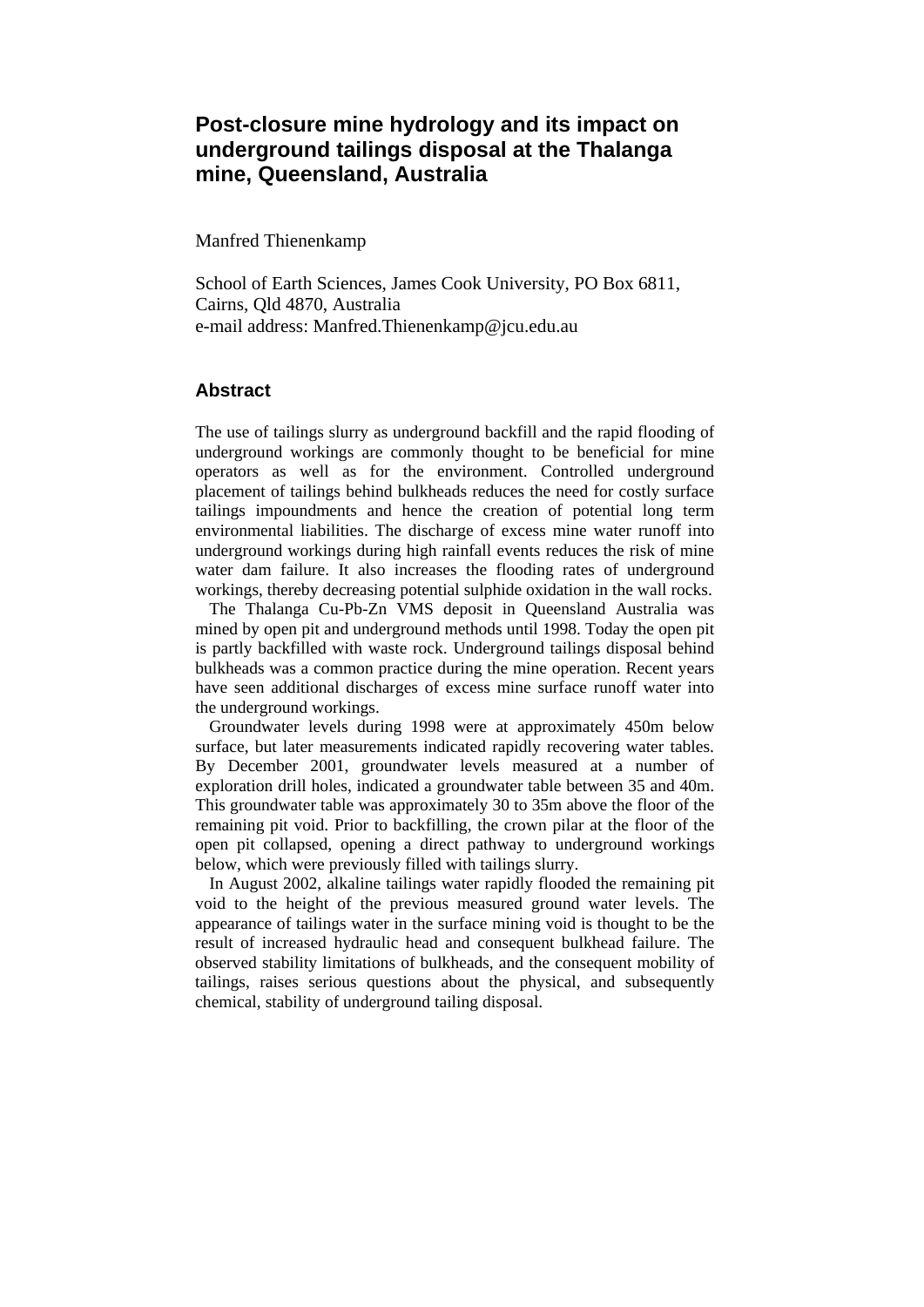# **1 Introduction**

Mining of mineral deposits creates underground and surface voids, which can be suitable repositories for mine process and metallurgical wastes. Backfilling of underground mining voids with mine waste materials has the advantage of reducing the long-term maintenance costs for waste rock dumps and tailings dams. Thus, backfilling of underground workings is often regarded as best practice for the rehabilitation of mining voids (e.g., MEND, 1995). Such backfilled waste is often regarded to be as chemically and physically secure as the original mined ore. In particular, the disposal of tailings below the groundwater table reduces the amount of reactive material that would be available for oxidation. Nevertheless, if the tailings are stored above the groundwater table without a dry or wet cover, oxidation may generate metal-rich acid leachate (Morin and Hutt, 1997). The leachate in most cases will be transported in the saturated zone of surficial aquifers where the prevailing groundwater flow will produce metal and metalloid rich plumes down gradient from the mine workings (e.g., Warren et al., 1997; Younger, 2000). This study is based on seasonal groundwater measurements and sampling and the results of kinetic leaching experiments in combination with hydrological modelling. The results explain the appearance of an alkaline lake in an open pit at the Thalanga base metal mine, Australia.

# **2 Site description**

The Thalanga copper-lead-zinc VMS deposit is located 60 km west of Charters Towers, north Queensland. The deposit is positioned in the Ordovician Mount Windsor Volcanics and comprises massive sulphides of Kuroko style (Gregory et al. 1990). The mine operated from 1988 until 1998 and is located in an area with a subtropical climate of distinct dry and wet seasons and an average annual rainfall of 680mm. The mining operations resulted in extensive underground workings  $(-1.6 \text{ million m}^3)$ and a large open pit (600 m x 150 m x 70 m). The underground workings were used for the disposal of  $\sim$ 290000 m<sup>3</sup> of tailings. The thickened tailings slurry was pumped into selected underground voids behind constructed bulkheads. The construction of bulkheads allowed underground operations to continue safely while adits were filled with tailings slurry. These bulkheads, however, may cause problems when loaded hydrostatically. Constructed with impervious bricks, they were likely to fail (Cowling and Dugan, 1998), thus re-opening pass ways for underground water flow. The pumping of tailings into the underground workings was thought to stabilise active subsidence areas associated with the more intense mined underground sections. The mined section directly below the open pit was one of the underground tailings backfill areas.

In addition, upon mine closure about 80 % of the surface mining void was backfilled with acid producing sulfidic waste rock, leaving a small void, of approximately 70 m depth, at the western end of the pit. The collapse of the crown pilar during the backfill operation opened the backfilled pit floor in the east section of the open pit to the underground workings. Subsequent settling of the backfill repeatedly produced large tension cracks at the backfill surface that required additional backfilling. Furthermore, the pit serves as a sink for acidic runoff from adjacent waste rock piles and mine workings. Evaporation leads to the precipitation of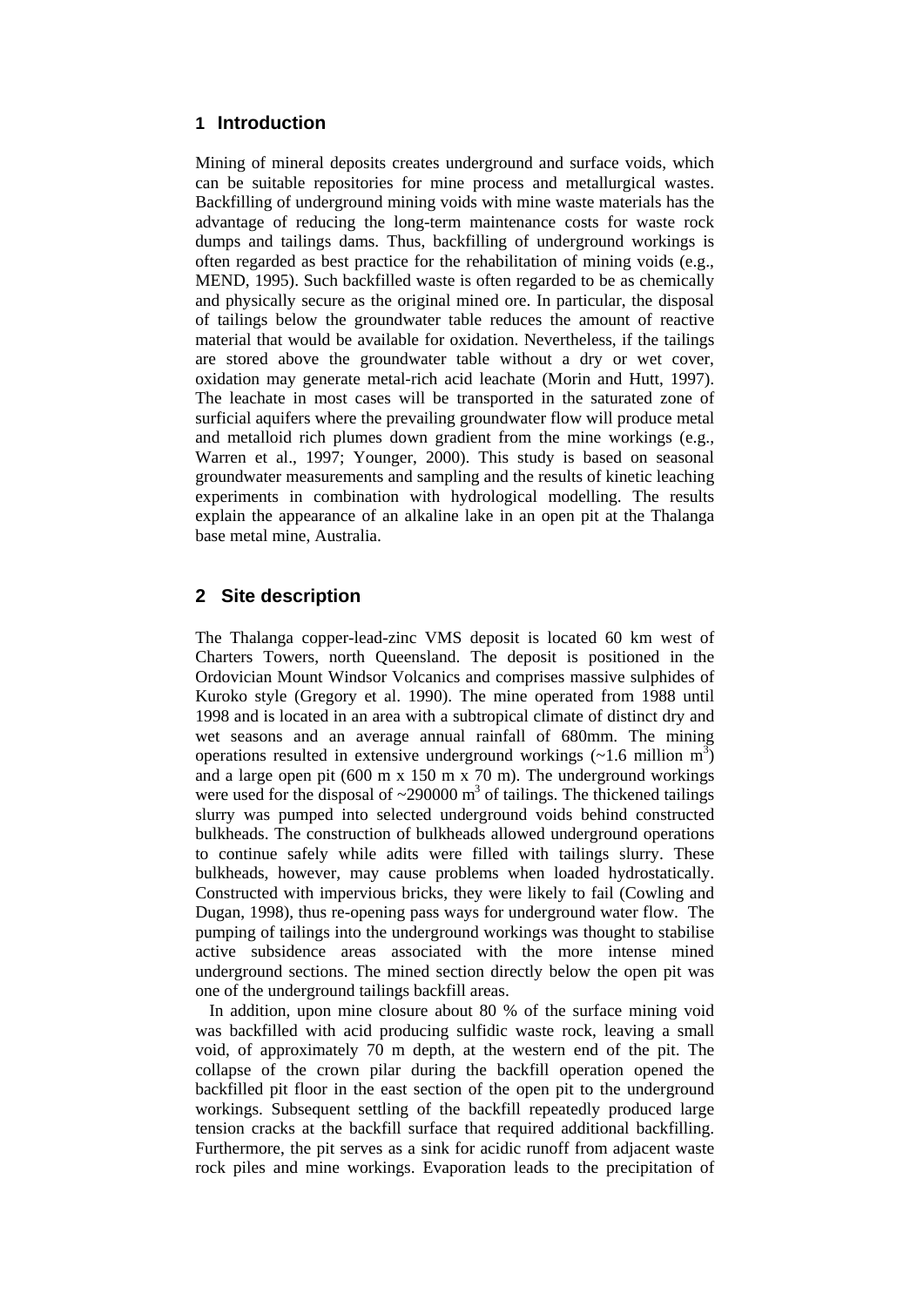abundant mineral efflorescences. For most of the dry season, the surface of the backfill is covered by a 2cm thick salt layer. During the dry season, in August 2002, a slight alkaline water body appeared in the open pit, which within weeks reached a level equivalent to previously measured local groundwater heights.

# **3 Methods**

Groundwater sampling of former exploration drill holes was conducted in April and November 2001. Field water quality parameters were measured at 13 separate sites (up gradient from the pit) and included sample depth, temperature, pH and conductivity. Groundwater samples were analysed for Al, As, Ba, Ca, Cd, Co, Cr, Cu, Fe, K, Mg, Mn, Mo, Na, Ni, Pb, Sb, Se,  $SiO<sub>2</sub>$  and Zn as well as TDS, nitrogen, sulphate, chloride, bicarbonate, carbonate, alkalinity, hardness, pH and conductivity at the Australian Centre for Tropical Freshwater Research (ACTFR), James Cook University (JCU), Townsville.

Chemical data for the pit lake water body and initial tailings backfill were supplied by Thalanga Copper Mines. Analysed parameters included pH, conductivity, TDS, carbonate, bicarbonate, sulfate, Al, As, Ca, Cd, Cu, Fe, Mg, Mn, Pb, Zn and total cyanide.

The mineralogy of selected precipitates and 27 backfill samples (18 surface samples and 9 samples from three 6 m deep test pits) was determined by X-ray diffraction (XRD; Siemens D5005) in conjunction with the quantitative evaluation program Siroquant at the Advanced Analytical Centre (AAC), JCU Cairns. Backfill samples were also investigated for their total Al, As, Ba, Ca, Cd, Cu, Fe, K, Mg, Mn, Na, Pb, S, Sb, Se, Si and Zn contents using inductively coupled plasma mass spectrometry (ICP-MS) and inductively coupled plasma atomic emission spectrometry (ICP-AES) (microwave oven-assisted  $HNO<sub>3</sub>$  extraction) (JCU AAC, Townsville).

The material collected from the three test pits was used for three leaching experiments. For each experiment, backfill collected from different depth (2 m, 4 m, 6 m) was placed into 50 cm plastic columns. Utilising the 10 year climatic records from the mine site, the average daily rainfall was calculated for 1.5 years. This figure was then used to determine the daily rainfall volumes used for a 200-day accelerated column leach experiment. Water to the first column was adjusted with  $H_2SO_4$  to a pH value of 3.7 to simulate the pH conditions of waters accumulating on the backfill during the wet season. Leachate from the first column (2 m deep) was fed to the second column (4 m deep), and leachate from the second column was the fed to the third column (6 m deep). The final leachate from the third column, representing water percolating through the entire test pit profile, was analysed by ICP-MS and ICP-AES for Al, As, Ba, Ca, Cd, Cu, Fe, K, Mg, Mn, Na, Pb, S, Sb, Se, Si and Zn (AAC, JCU Townsville). The geochemical modelling tool PHREEQC 2.8 was used to simulate the mixing of alkaline tailings waters and acid waste rock leachate.

# **4 Results and discussion**

#### **4.1 Waste rock backfill**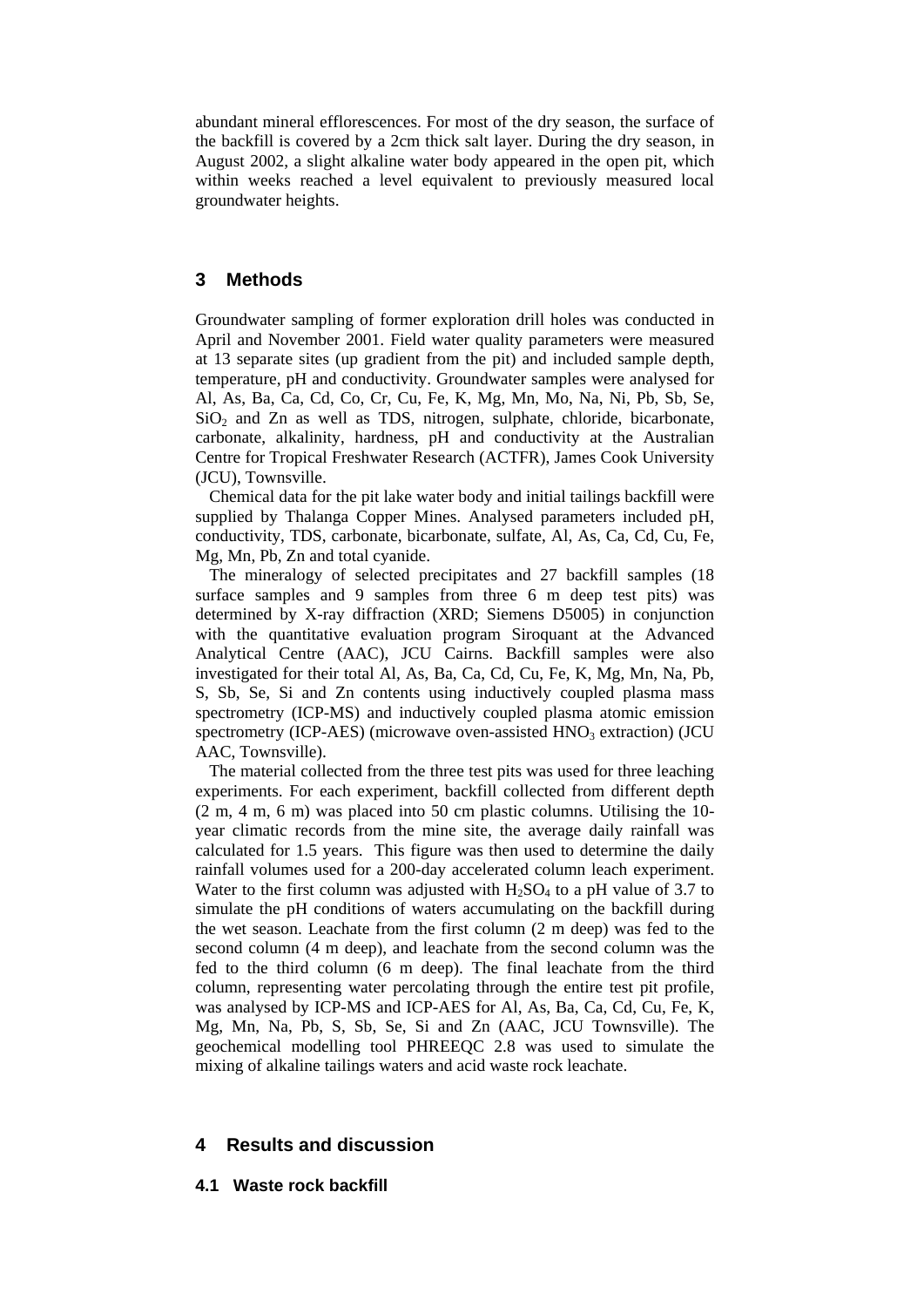The upper 6 m of the backfilled sulfidic waste is composed of diverse materials, ranging from silty particles of less than 2 mm to boulders 2 m across. 35 wt% of the total waste material has a grain size  $\lt$  2mm. Also, whilst the quantitative mineralogical composition of the waste rock material varies considerable, the mean mineralogy comprises major quartz (59 %), chlorite (17 %) and muscovite (16 %), minor amounts of pyrite (5.8 %) and albite (1.5 %), traces of barite, and a range of post-mine oxidation products, particularly gypsum (1.8 %) and jarosite (2.2 %). Salt precipitates on the backfill surface were identified as melanterite  $(Fe^{H}SO_{4} 7H_{2}O)$  and siderotil (Fe<sup>II</sup>SO<sub>4</sub> 5H<sub>2</sub>O). Other minor phases include rozenite (Fe<sup>II</sup>SO<sub>4</sub>) 4H<sub>2</sub>O), szomolnokite (Fe<sup>II</sup>SO<sub>4</sub> H<sub>2</sub>O), römerite (Fe<sup>II</sup>Fe<sup>III</sup><sub>2</sub>(SO<sub>4</sub>)<sub>4</sub> 14H<sub>2</sub>O), halotrichite (FeAl<sub>2</sub>(SO<sub>4</sub>)<sub>4</sub> 22H<sub>2</sub>O), alunogen  $(Al_2(SO_4)_3$  18H<sub>2</sub>O), hexahydrite (MgSO<sub>4</sub> 6H<sub>2</sub>O), epsomite (MgSO<sub>4</sub> 7H<sub>2</sub>O) and chalcanthite  $(CuSO<sub>4</sub> 5H<sub>2</sub>O)$ . Dissolution of these secondary minerals and sulfide oxidation resulted in the generation of a low pH, high TDS metal rich leachate.

#### **4.2 Local hydrology and hydrochemistry**

Groundwaters up gradient from the pit have pH values ranging from 6.1 to 7.4. The TDS,  $CaCO<sub>3</sub>$ ,  $SO<sub>4</sub>$ , Ca and Cl concentrations in these waters progressively increase towards the backfilled pit. Groundwater closest to the pit has the highest values for most parameters tested. Considering that water levels were on the rise during this short period, evapoconcentration of the groundwater cannot be the reason for the higher constituent values. Therefore, it is possible that leachate from the backfill enters the surrounding unconfined aquifer. Kinetic column leach experiments illustrate this process. The leachate of the sulfidic waste rock as determined by the kinetic column experiments has concentrations of Cd, Cu, Fe, SO4 and Zn that are 2 to 3 orders of magnitude higher than those of groundwater up gradient of the backfilled pit. Therefore, limited migration of the backfill leachate into the local aquifer might lead to rising Cd, Cu, Fe, SO<sub>4</sub> and Zn concentrations in local groundwaters. However, the column experiments also showed that a significant amount (40 %) of the simulated rainfall was retained as porewater in the column material. Hence, significant flow through the backfill should only occur after prolonged rainfall periods and may be restricted to tension cracks.

Groundwater measurements up gradient of the backfilled pit indicate that groundwater levels have recovered to a height of ~40 m below surface. Recovery rates in the vicinity of the pit are slower resulting in a groundwater level gradient. In fact, water level monitoring has indicated that the local groundwater table is still recovering to pre-mining conditions of around 30 m below surface. In December 2001, the potentiometric surface up gradient of the pit was approximately 15 m to 20 m higher than the floor of the remaining pit void. Increased underground pumping of excess mine water during the following month increased the gradient and probably led to the complete flooding of the underground workings.

# **4.3 Bulkhead failure and formation of the pit lake**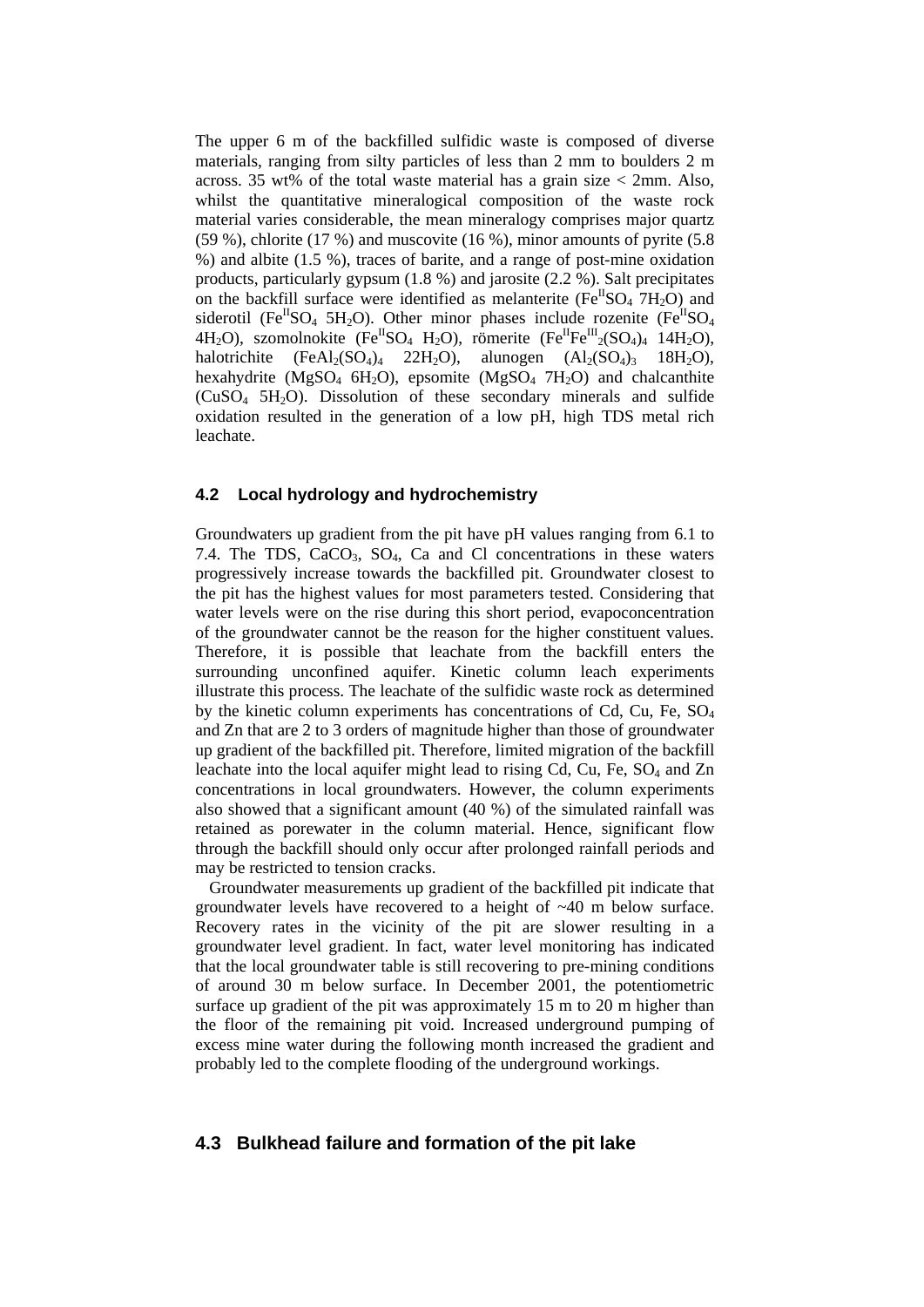The increase of hydraulic pressure and subsequent bulkhead failure led to the formation of a slightly alkaline water body in the remaining pit void. The chemistry of the new water body in the pit was similar to the chemistry of the original tailings water prior to underground disposal (pH: 8; EC:  $\sim$ 10000  $\mu$ S/cm). The composition of the lake was in stark contrast to the results of the leaching experiments (Table 1), which suggested that the eventually forming pit lake would be particularly acid and metal rich. However, the water body in the pit exhibited distinctly higher Cd, Mn, Zn and SO4 concentrations than the original tailings waters.

**Table 1** Mean composition of the water body in the pit in comparison to the results

|                              |            | Mean pit<br>lake<br>composition | Tailings<br>water<br>sample<br>$UG-2$ | Tailings<br>water<br>sample<br>$UG-3$ | Mean<br>leachate<br>composition |
|------------------------------|------------|---------------------------------|---------------------------------------|---------------------------------------|---------------------------------|
| рH                           |            | 7.74                            | 7.8                                   | 8.04                                  | 3.54                            |
| Conduct                      | $\mu$ S/cm | 10700                           | 9950                                  | 6860                                  |                                 |
| T.D.S.                       | mg/L       | 11450                           | 7470                                  | 6350                                  |                                 |
| Сa                           | mg/L       | 718                             | 497                                   | 545                                   | 341                             |
| Mg                           | mg/L       | 1025                            | 420                                   | 529                                   | 385                             |
| HCO <sub>3</sub>             | mg/L       | <1                              | <1                                    | $<$ 1                                 |                                 |
| CO <sub>3</sub> <sup>2</sup> | mg/L       | 148                             | 223                                   | 316                                   |                                 |
| SO <sub>4</sub>              | mg/L       | 7950                            | 2500                                  | 3930                                  | 6624                            |
| Al                           | mg/L       | $<$ 1                           | $<$ 1                                 | 1                                     | 123                             |
| Cd                           | mg/L       | 0.16                            | 0.05                                  | < 0.05                                | 2.5                             |
| Cu                           | mg/L       | $<$ 1                           | < 0.1                                 | < 0.1                                 | 473                             |
| Mn                           | mg/L       | 77                              | 4.4                                   | 7.2                                   | 69.3                            |
| Zn                           | mg/L       | 53.5                            | 13                                    | 6.2                                   | 453                             |
| As                           | mg/L       | $<$ 1                           |                                       |                                       | 0.032                           |
| Pb                           | mg/L       | $<$ 1                           | 0.746                                 | 0.003                                 | 0.41                            |
| Fe                           | mg/L       | 0.575                           | $<$ 1                                 | $<$ 1                                 | 8.6                             |
| <b>Total Cyanide</b>         | mg/L       | 0.152                           |                                       |                                       |                                 |

from the leaching experiment and tailing backfill composition

Geochemical modelling using PHREEQC 2.8 indicated that the mixing ratio of the experimental acid waste rock leachate and alkaline tailings was below 1:1000. Therefore the initial influence of the backfilled acid waste rock on the lake chemistry was minimal. Considering the strongly acid generating potential of the sulfide backfill, the slightly alkaline character of the pit lake at first seems surprising. However, the collapse of the crown pilar and the method used for backfilling the open pit provided these alkaline waters with a relatively unhindered passage through a coarse boulder layer at the bottom of the pit. The rate of the filling would initially have resulted in only limited contact between the backfill and the alkaline water. Nevertheless, as the backfill becomes saturated in the future, dissolution of accumulated secondary metal sulfates and subsequent acidification of the pit lake water body cannot be discounted.

# **5 Conclusion**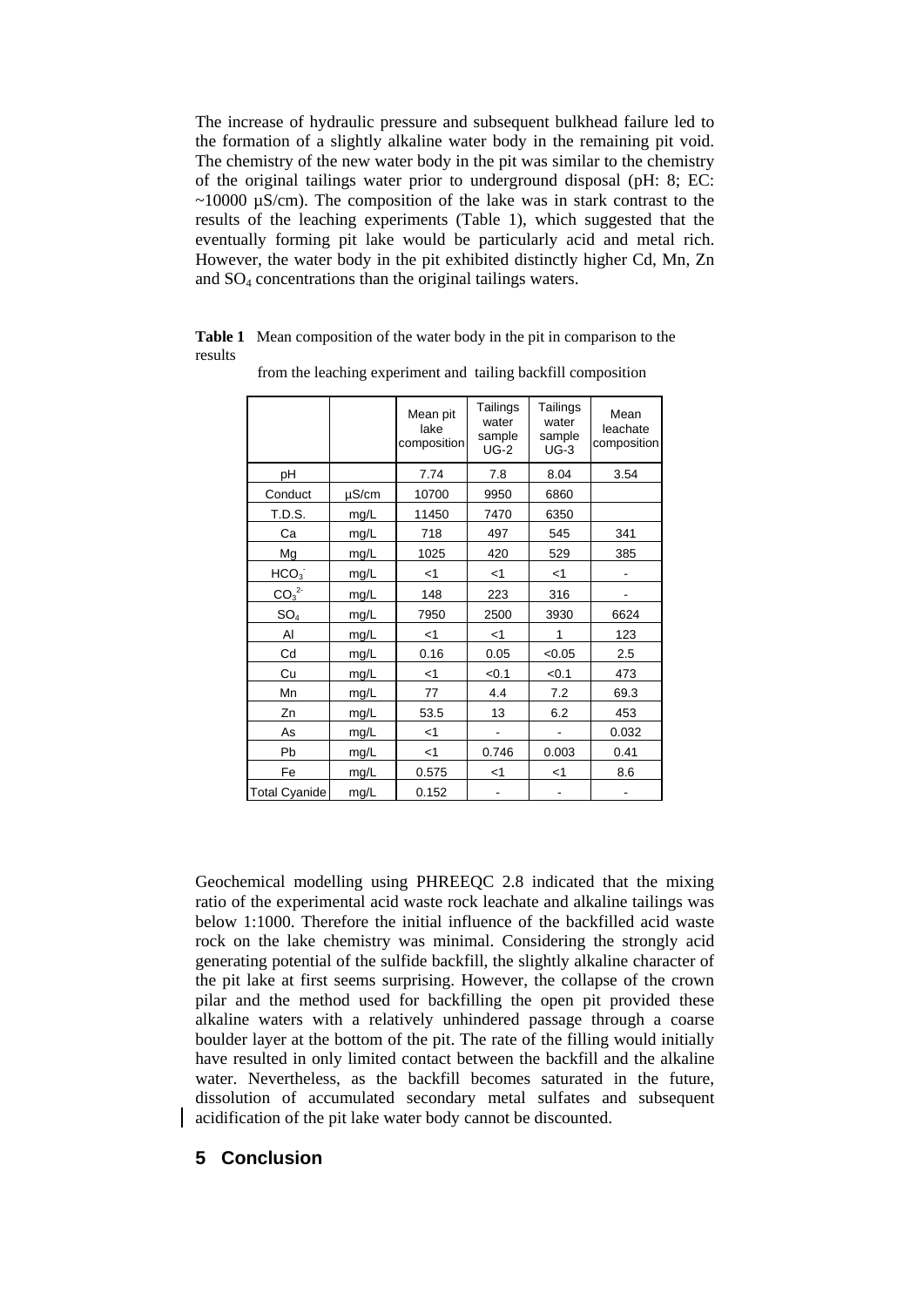The Thalanga mine workings have been partly backfilled with tailings and sulfidic waste rock. Unconstrained oxidation of sulfidic waste rock generates a highly concentrated Cd-Cu-Fe-SO4-Zn leachate in the backfilled pit. In addition, re-dissolution of secondary acid producing salts on the waste rock surface lowers the initial pH of the leachate aiding further weathering of the waste rock in the mining void. The permeability of the bulk waste rock is low and water flow through the backfill is aided by numerous tension cracks which act as conduits for atmospheric oxygen and water, facilitating sulfide oxidation at depth.

The placement of tailings behind bulkheads initially acted as a barrier to underground water flow and prevented the rise of water into the open pit. However, breaching of these bulkheads, due to increased hydraulic head conditions up-gradient from the open pit, resulted in rapid flooding of the remaining pit void with tailings pore water. The technique used to backfill the open pit aided the flow of the tailings pore water and resulted initially in only limited contact with the acid generating waste rock. As saturation of the waste rock backfill proceeds, acidification of the water in the pit void is anticipated.

 The results of this study raises questions about the stability of bulkheads and the long-term physical and chemical confinement of underground tailings backfill following uncontrolled flooding of underground mines. Alternative, controlled flooding techniques need to be developed in order to prevent bulkhead failure.

#### **Acknowledgements**

This research has been funded by Thalanga Copper Mines.